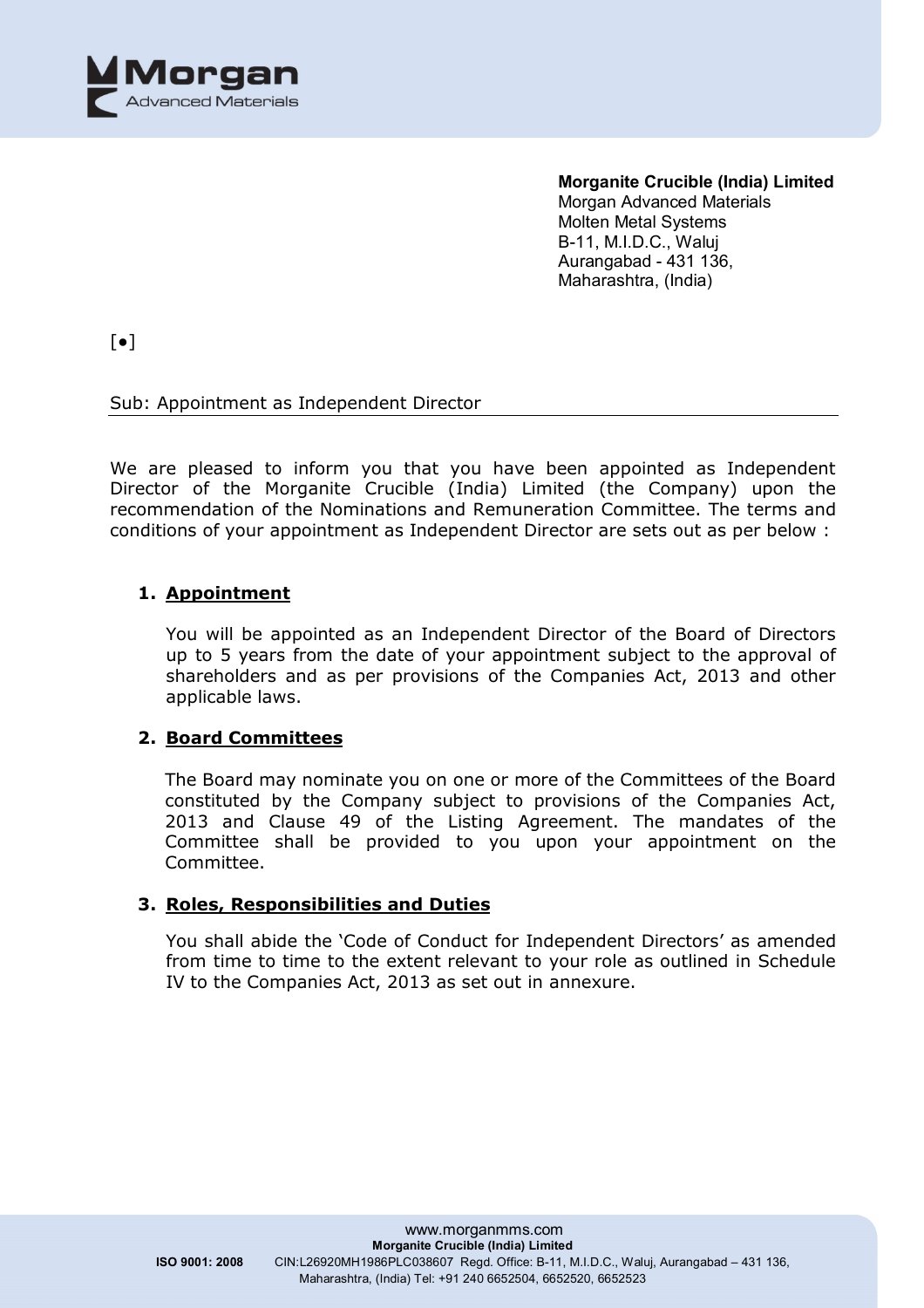

### **4. Remuneration**

You shall be paid sitting fees for attending Board and Committee meetings as follows-

- $\geq$  Board Meeting Rs. 10,000/- per meeting
- $\triangleright$  Committee Meeting Rs. 10,000/- per meeting

Further, you shall be paid or reimbursed out of pocket expenses as may have been incurred by you while performing your role as an Independent Director of the Company such as expenses relates to attending the Board or Committee Meetings, Annual General Meetings, Extra Ordinary General Meetings, Court Convened Meetings etc.

### **5. Dealing in Shares and Code of Conduct**

The Directors are prohibited dealing in securities of the Company when Share Trading Window is closed in the following circumstances:

- i. Declaration of financial results (quarterly, half-yearly and annually);
- ii. Declaration of dividends (interim and final);
- iii. Issue of securities by way of public/rights/bonus etc.;
- iv. Any major expansion plans or execution of new projects;
- v. Amalgamations, mergers, takeovers and buy-back;
- vi. Disposal of whole or substantially whole of the undertaking;
- vii. Any changes in policies, plans or operations of the Company.

Further you are also required to comply applicable insider trading laws as amended from time to time.

### **6. Disclosures of other Company's Directorship and Business Interest**

During the tenure of your appointment as Independent Director, you shall promptly disclose the directorship held by you in other Companies and shall also submit annual declaration to the Company stating directorship holds in other Companies including nature of interest.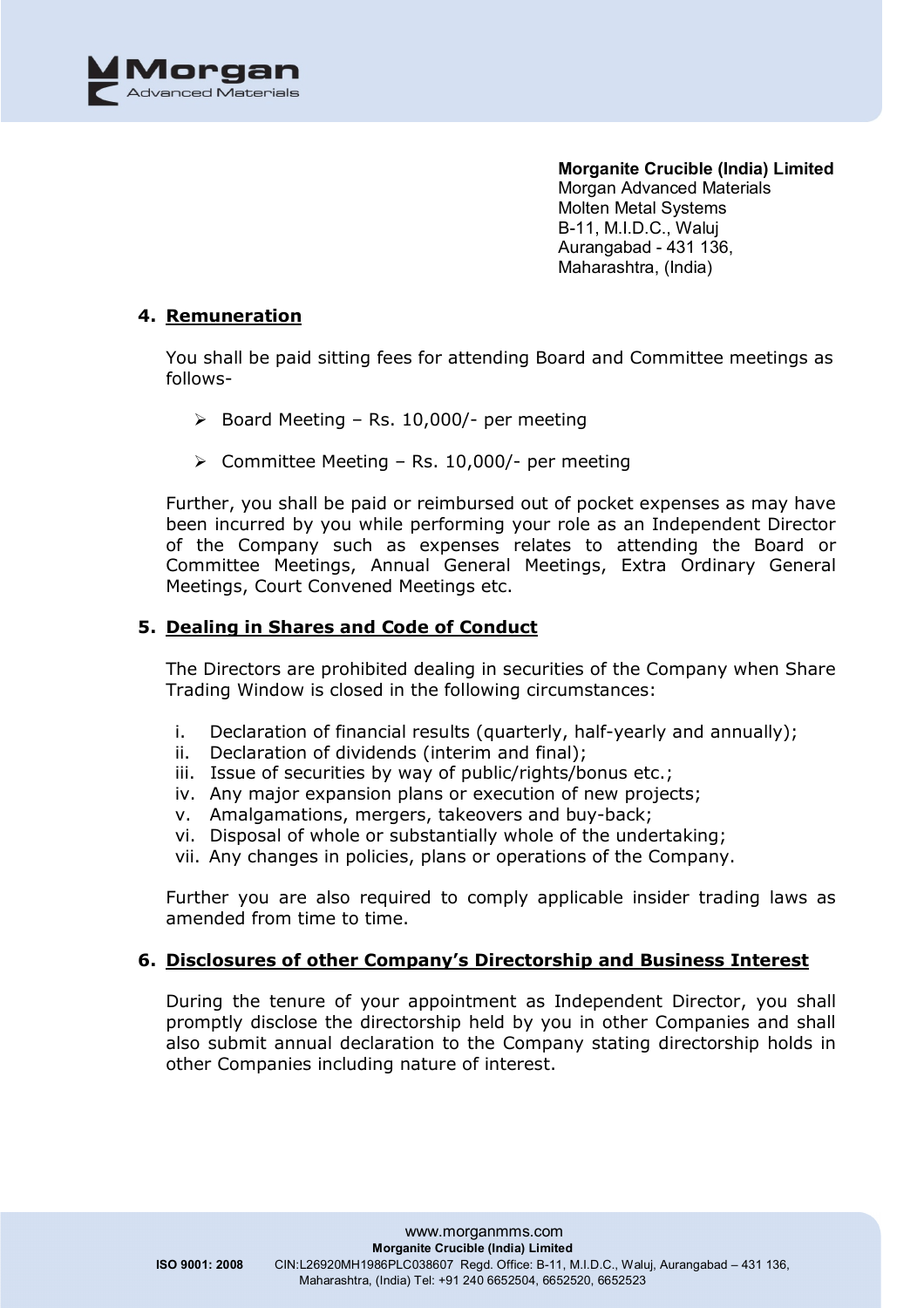

## **7. Termination**

You may resign from the Directorship of the Company by giving notice in writing to the Company stating the reasons of resignation. In case you fail to fulfil the criteria of "independence" as envisaged in Section 149(6) of the Companies Act, 2013 you shall promptly submit the resignation to the Company with immediate effect. Your appointment may be terminated in accordance with provisions of Companies Act, 2013

## **8. Anti-Corruption & Anti Bribery**

You shall not make, or authorize or tolerate to be made during tenure of your appointment, any payments, loans or gifts, or promises or offers of payments, loans or gifts, of any money or anything of value, directly or indirectly, to or for the use or benefit of any official or employee of any government, or the agencies or instrumentalities of any such government, to any political party or official or candidate thereof, or to any other person if you know or has reason to suspect that any part of such payment, loan or gift will be, directly or indirectly, given or paid to any government official or political party or candidate or official thereof, or to any other person or entity the making of which would violate either the laws or policies of India and United Kingdom.

You shall abide the Company's Ethics Policy as annexed with this letter during tenure of your appointment as Independent Director.

Thanking you

For Morganite Crucible (India) Limited

(Managing Director)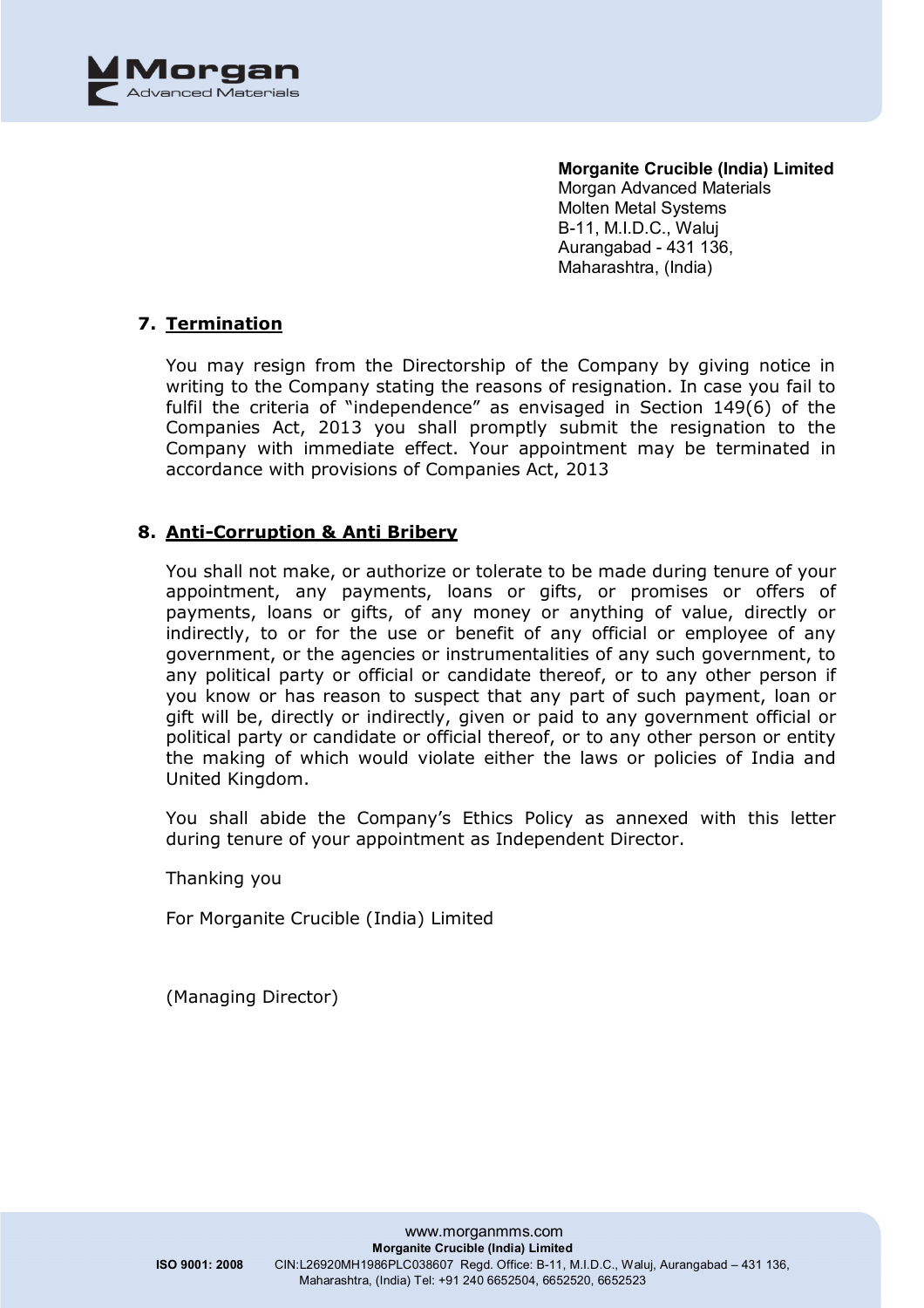

## **Code of Conduct for Independent Directors as per Schedule IV of the Companies Act, 2013**

### **I. Guidelines of professional conduct:**

An independent director shall:

- (1) uphold ethical standards of integrity and probity;
- (2) act objectively and constructively while exercising his duties;
- (3) exercise his responsibilities in a bona fide manner in the interest of the company;
- (4) devote sufficient time and attention to his professional obligations for informed and balanced decision making;
- (5) not allow any extraneous considerations that will vitiate his exercise of objective independent judgment in the paramount interest of the company as a whole, while concurring in or dissenting from the collective judgment of the Board in its decision making;
- (6) not abuse his position to the detriment of the company or its shareholders or for the purpose of gaining direct or indirect personal advantage or advantage for any associated person;
- (7) refrain from any action that would lead to loss of his independence;
- (8) where circumstances arise which make an independent director lose his independence, the independent director must immediately inform the Board accordingly;
- (9) assist the company in implementing the best corporate governance practices.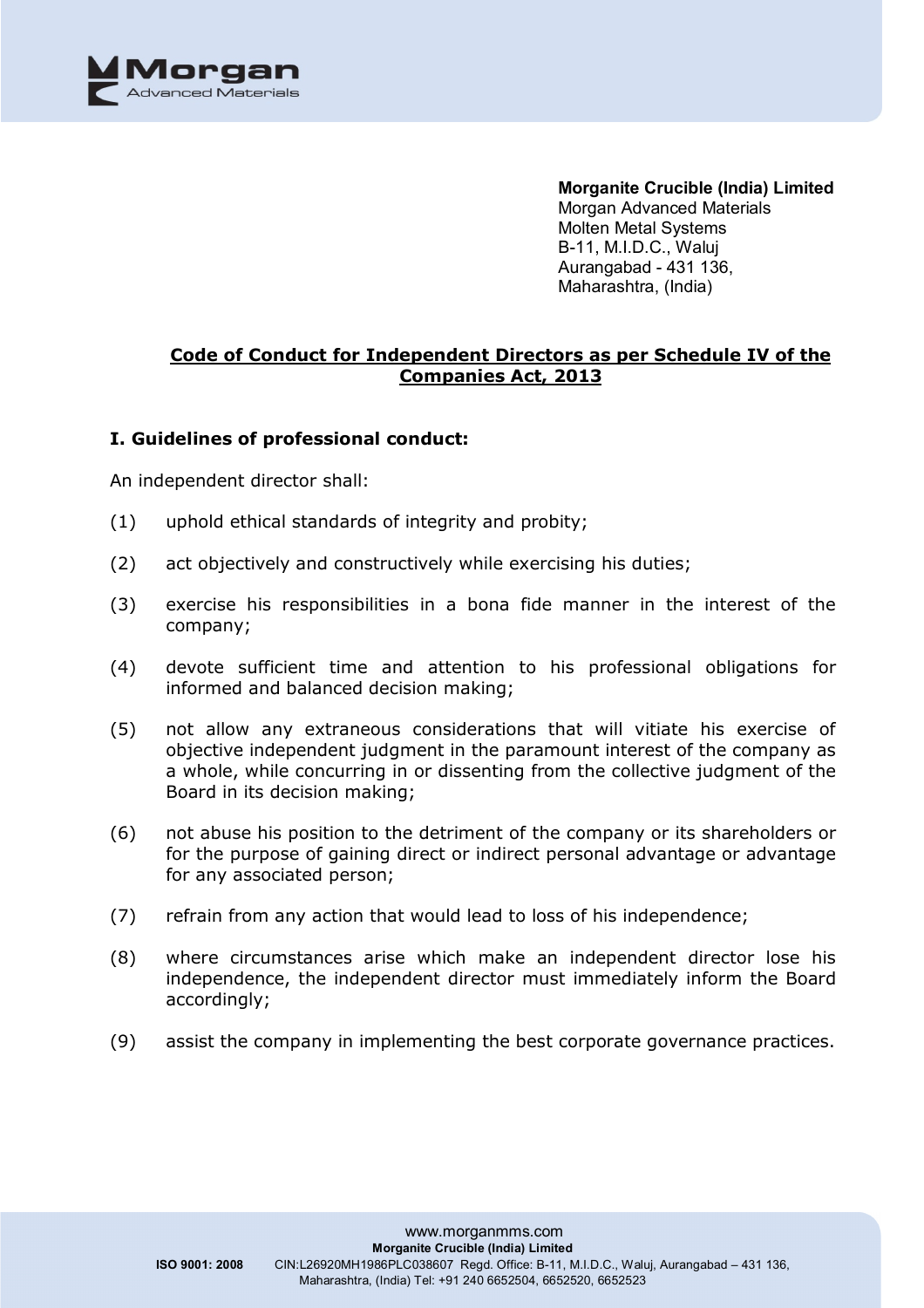

### **II. Role and functions:**

The independent directors shall:

- (1) help in bringing an independent judgment to bear on the Board's deliberations especially on issues of strategy, performance, risk management, resources, key appointments and standards of conduct;
- (2) bring an objective view in the evaluation of the performance of board and management;
- (3) scrutinise the performance of management in meeting agreed goals and objectives and monitor the reporting of performance;
- (4) satisfy themselves on the integrity of financial information and that financial controls and the systems of risk management are robust and defensible;
- (5) safeguard the interests of all stakeholders, particularly the minority shareholders;
- (6) balance the conflicting interest of the stakeholders;
- (7) determine appropriate levels of remuneration of executive directors, key managerial personnel and senior management and have a prime role in appointing and where necessary recommend removal of executive directors, key managerial personnel and senior management;
- (8) moderate and arbitrate in the interest of the company as a whole, in situations of conflict between management and shareholder's interest.

### **III. Duties :**

The independent directors shall—

(1) undertake appropriate induction and regularly update and refresh their skills, knowledge and familiarity with the company;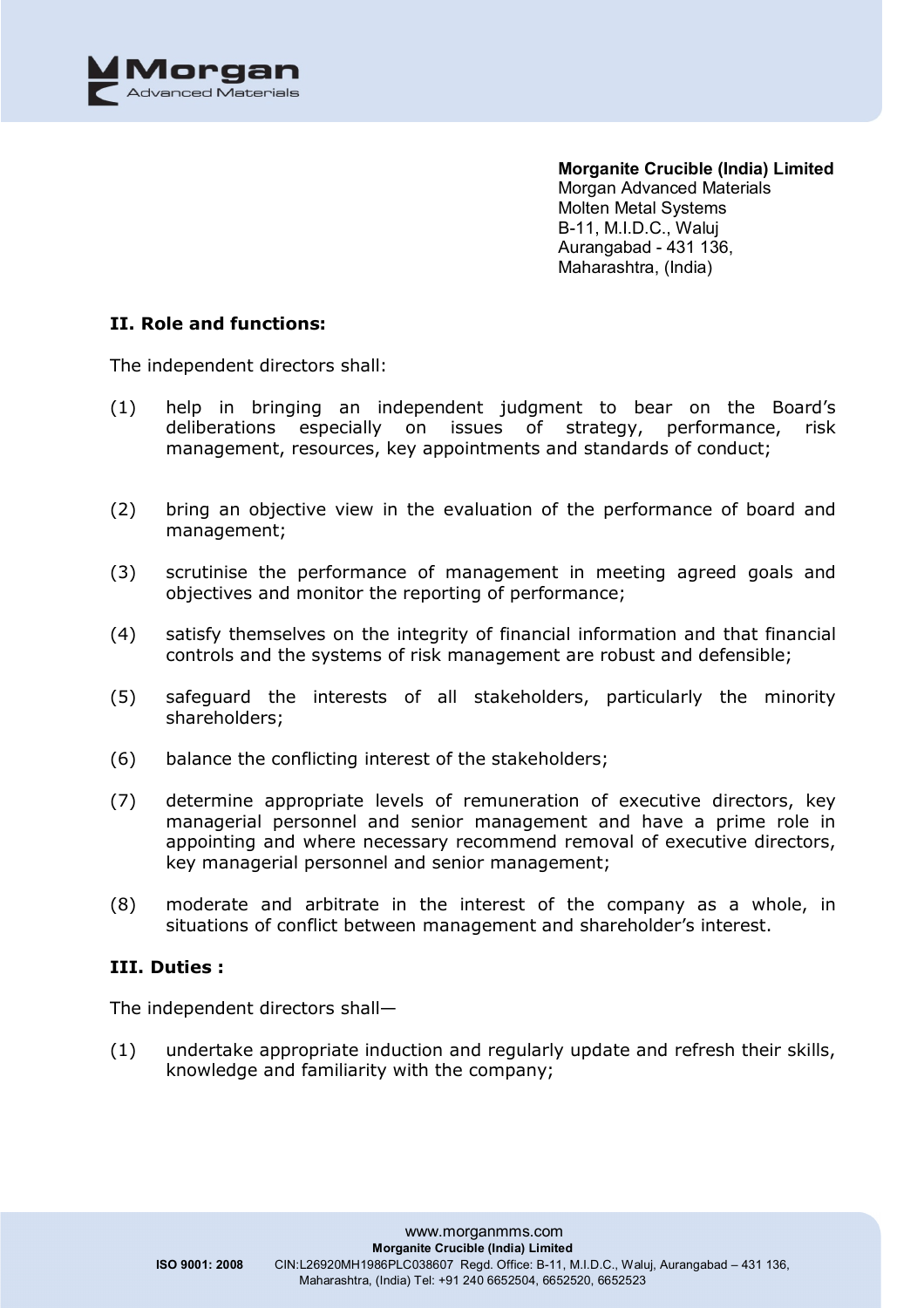

- (2) seek appropriate clarification or amplification of information and, where necessary, take and follow appropriate professional advice and opinion of outside experts at the expense of the company;
- (3) strive to attend all meetings of the Board of Directors and of the Board committees of which he is a member;
- (4) participate constructively and actively in the committees of the Board in which they are chairpersons or members;
- (5) strive to attend the general meetings of the company;
- (6) where they have concerns about the running of the company or a proposed action, ensure that these are addressed by the Board and, to the extent that they are not resolved, insist that their concerns are recorded in the minutes of the Board meeting;
- (7) keep themselves well informed about the company and the external environment in which it operates;
- (8) not to unfairly obstruct the functioning of an otherwise proper Board or committee of the Board;
- (9) pay sufficient attention and ensure that adequate deliberations are held before approving related party transactions and assure themselves that the same are in the interest of the company;
- (10) ascertain and ensure that the company has an adequate and functional vigil mechanism and to ensure that the interests of a person who uses such mechanism are not prejudicially affected on account of such use;
- (11) report concerns about unethical behaviour, actual or suspected fraud or violation of the company's code of conduct or ethics policy;
- (12) acting within his authority, assist in protecting the legitimate interests of the company, shareholders and its employees;
- (13) not disclose confidential information, including commercial secrets, technologies, advertising and sales promotion plans, unpublished price sensitive information, unless such disclosure is expressly approved by the Board or required by law.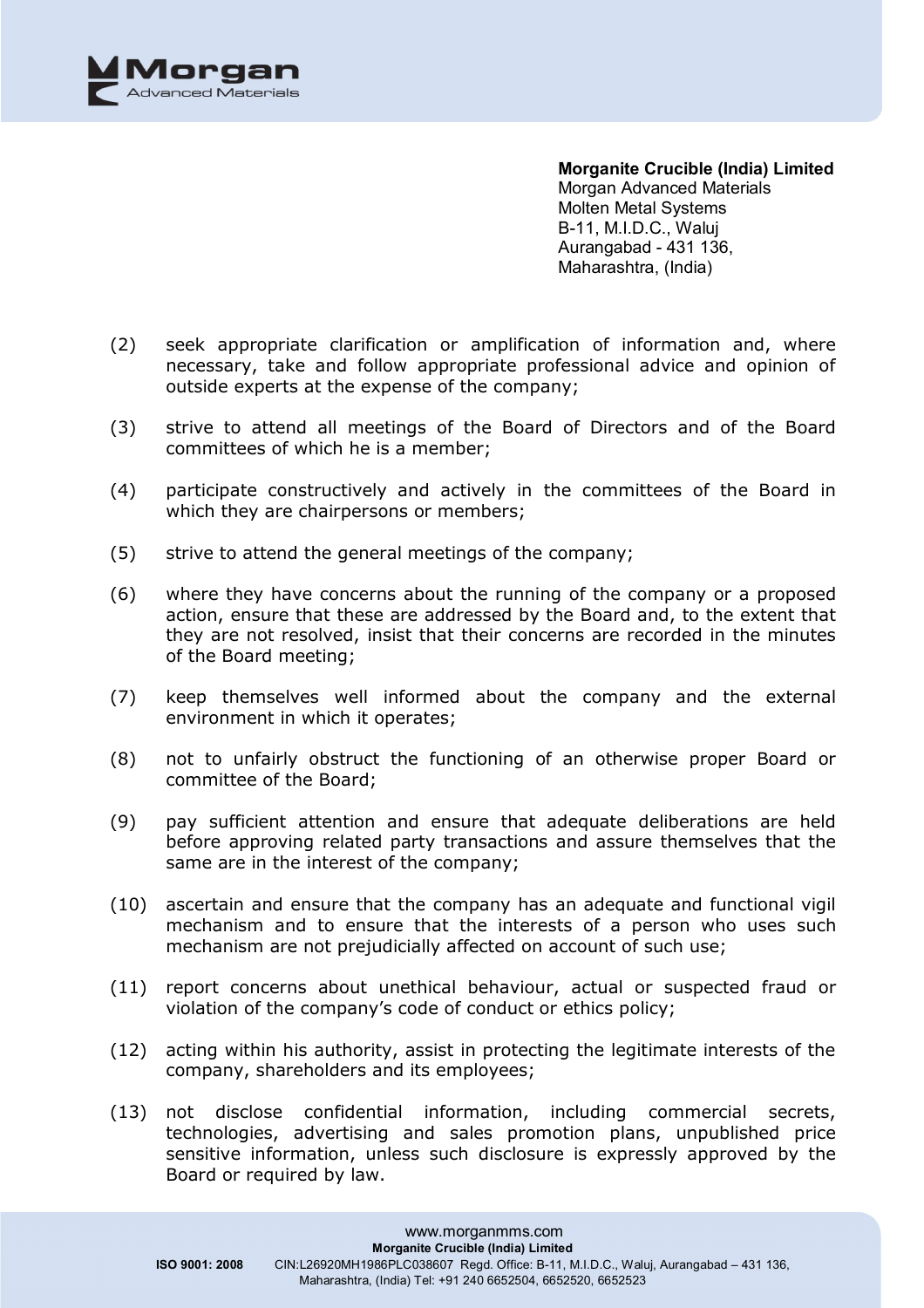

### **IV. Manner of appointment:**

- (1) Appointment process of independent directors shall be independent of the company management; while selecting independent directors the Board shall ensure that there is appropriate balance of skills, experience and knowledge in the Board so as to enable the Board to discharge its functions and duties effectively.
- (2) The appointment of independent director(s) of the company shall be approved at the meeting of the shareholders.
- (3) The explanatory statement attached to the notice of the meeting for approving the appointment of independent director shall include a statement that in the opinion of the Board, the independent director proposed to be appointed fulfils the conditions specified in the Act and the rules made thereunder and that the proposed director is independent of the management.
- (4) The appointment of independent directors shall be formalised through a letter of appointment, which shall set out :

(a) the term of appointment; (b) the expectation of the Board from the appointed director; the Board-level committee(s) in which the director is expected to serve and its tasks; (c) the fiduciary duties that come with such an appointment along with accompanying liabilities; (d) provision for Directors and Officers (D and O) insurance, if any; (e) the Code of Business Ethics that the company expects its directors and employees to follow; (f) the list of actions that a director should not do while functioning as such in the company; and (g) the remuneration, mentioning periodic fees, reimbursement of expenses for participation in the Boards and other meetings and profit related commission, if any.

(5) The terms and conditions of appointment of independent directors shall be open for inspection at the registered office of the company by any member during normal business hours.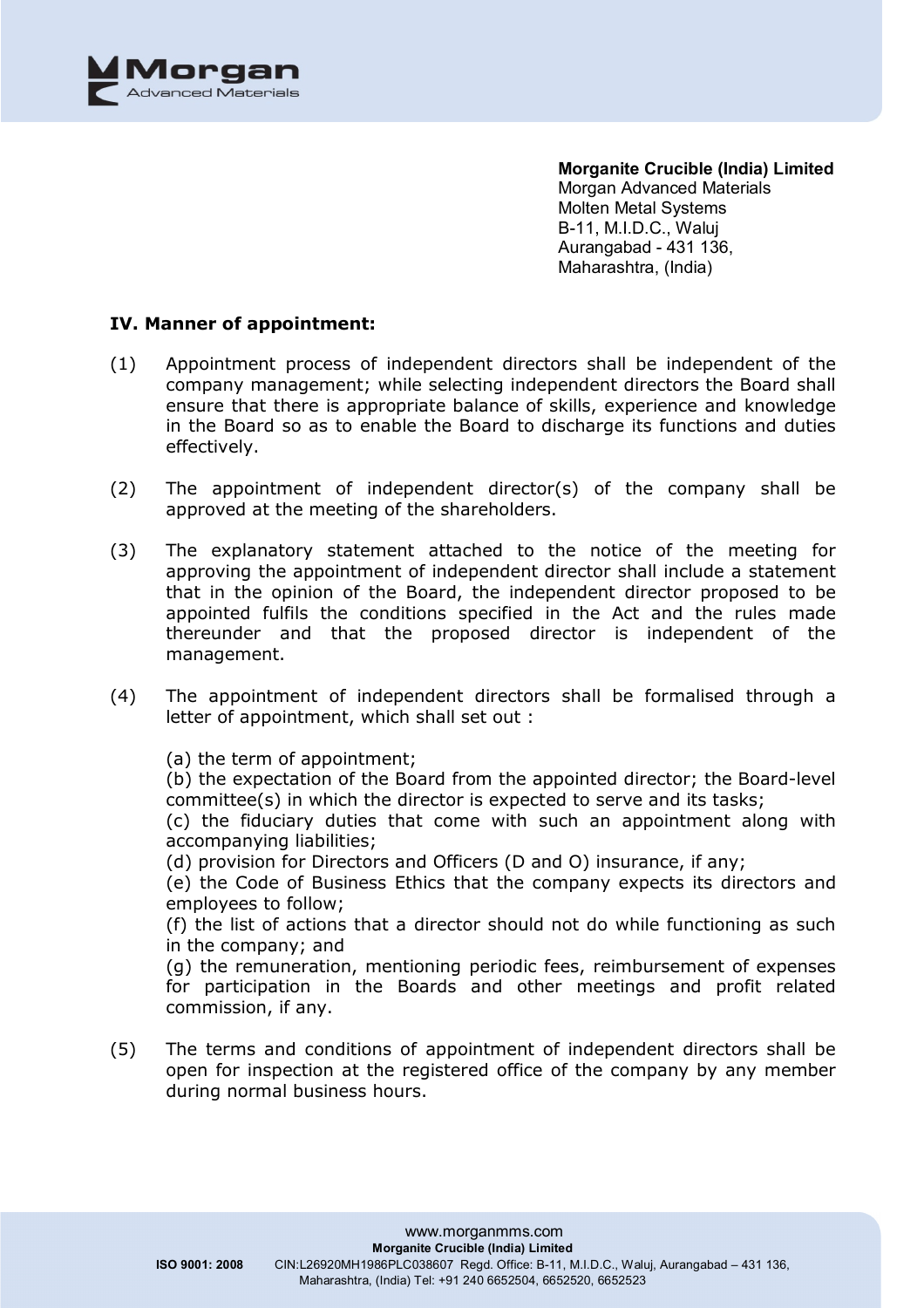

(6) The terms and conditions of appointment of independent directors shall also be posted on the company's website.

### **V. Re-appointment:**

The re-appointment of independent director shall be on the basis of report of performance evaluation.

### **VI. Resignation or removal:**

- (1) The resignation or removal of an independent director shall be in the same manner as is provided in sections 168 and 169 of the Act.
- (2) An independent director who resigns or is removed from the Board of the company shall be replaced by a new independent director within a period of not more than one hundred and eighty days from the date of such resignation or removal, as the case may be.
- (3) Where the company fulfils the requirement of independent directors in its Board even without filling the vacancy created by such resignation or removal, as the case may be, the requirement of replacement by a new independent director shall not apply.

### **VII. Separate meetings:**

- (1) The independent directors of the company shall hold at least one meeting in a year, without the attendance of non-independent directors and members of management;
- (2) All the independent directors of the company shall strive to be present at such meeting;
- (3) The meeting shall:

(a) review the performance of non-independent directors and the Board as a whole;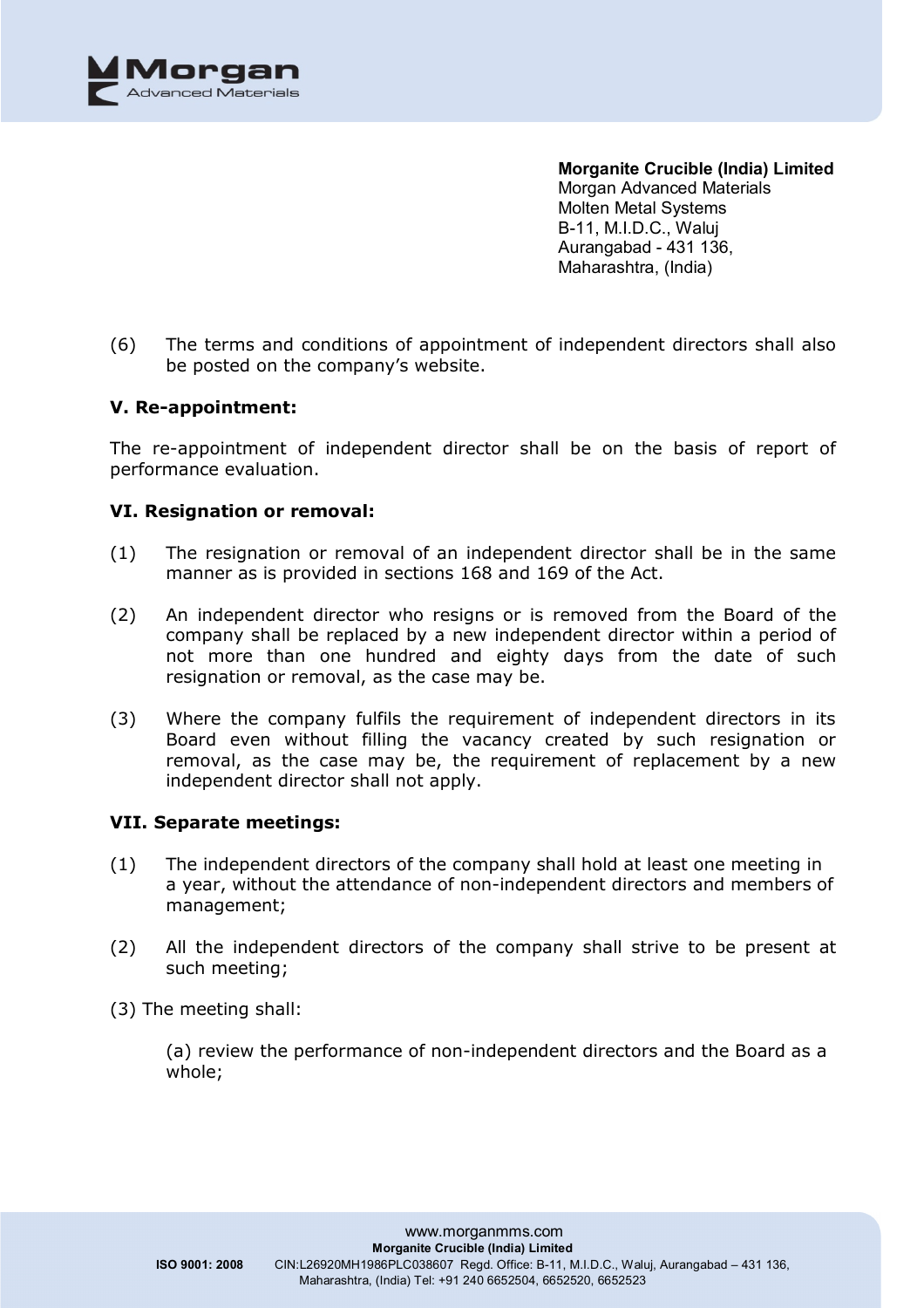

(b) review the performance of the Chairperson of the company, taking into account the views of executive directors and non-executive directors;

(c) assess the quality, quantity and timeliness of flow of information between the company management and the Board that is necessary for the Board to effectively and reasonably perform their duties.

### **VIII. Evaluation mechanism:**

- (1) The performance evaluation of independent directors shall be done by the entire Board of Directors, excluding the director being evaluated.
- (2) On the basis of the report of performance evaluation, it shall be determined whether to extend or continue the term of appointment of the independent director.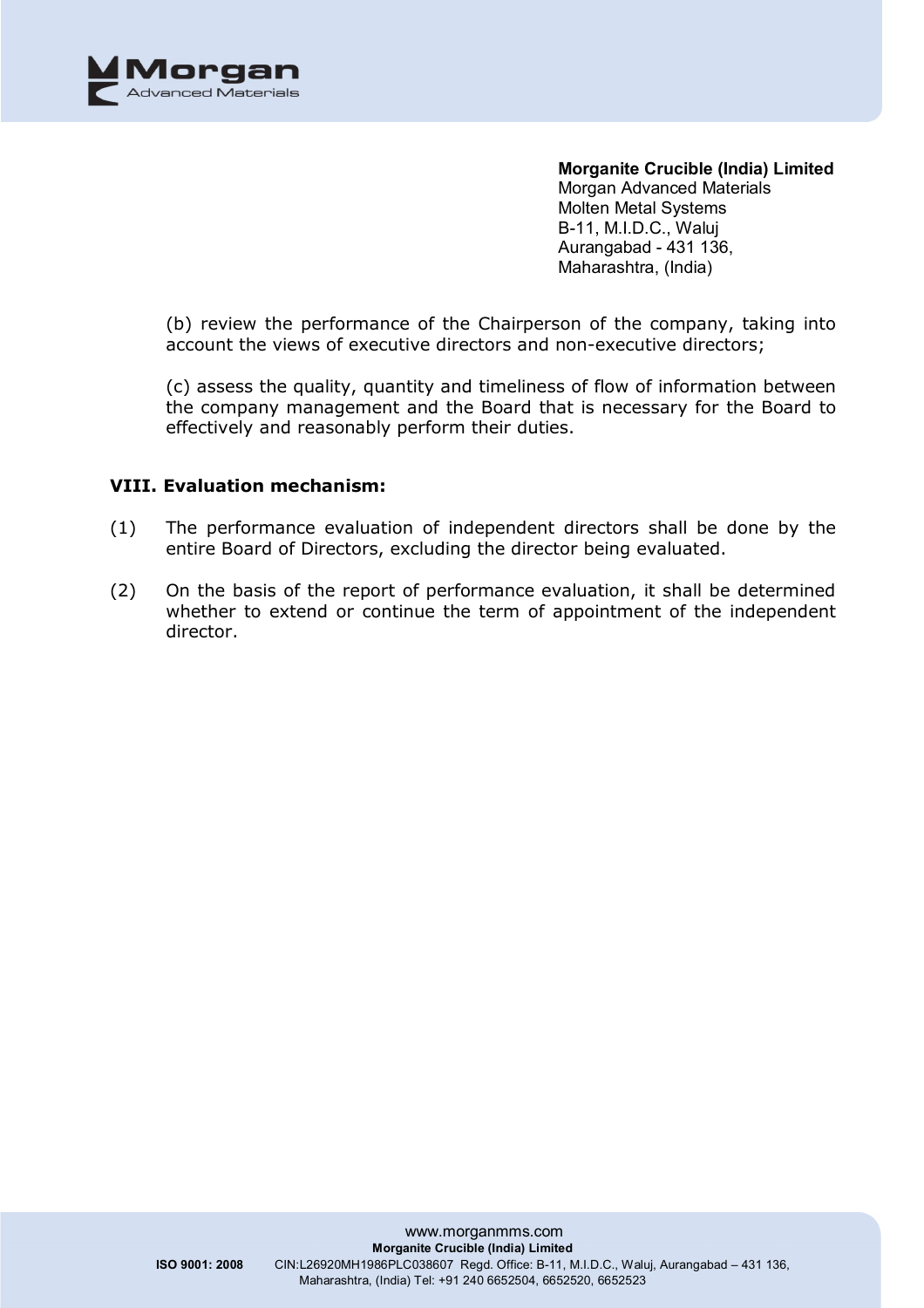

**Morganite Crucible (India) Limited**

Morgan Advanced Materials Molten Metal Systems B-11, M.I.D.C., Waluj Aurangabad - 431 136, Maharashtra, (India)

# **MORGANITE CRUCIBLE (INDIA) LIMITED**

# **WHISTLE BLOWER POLICY**

## **APPROVED BY BOARD OF DIRECTORS IN ITS MEETING HELD ON 22ND MAY, 2014**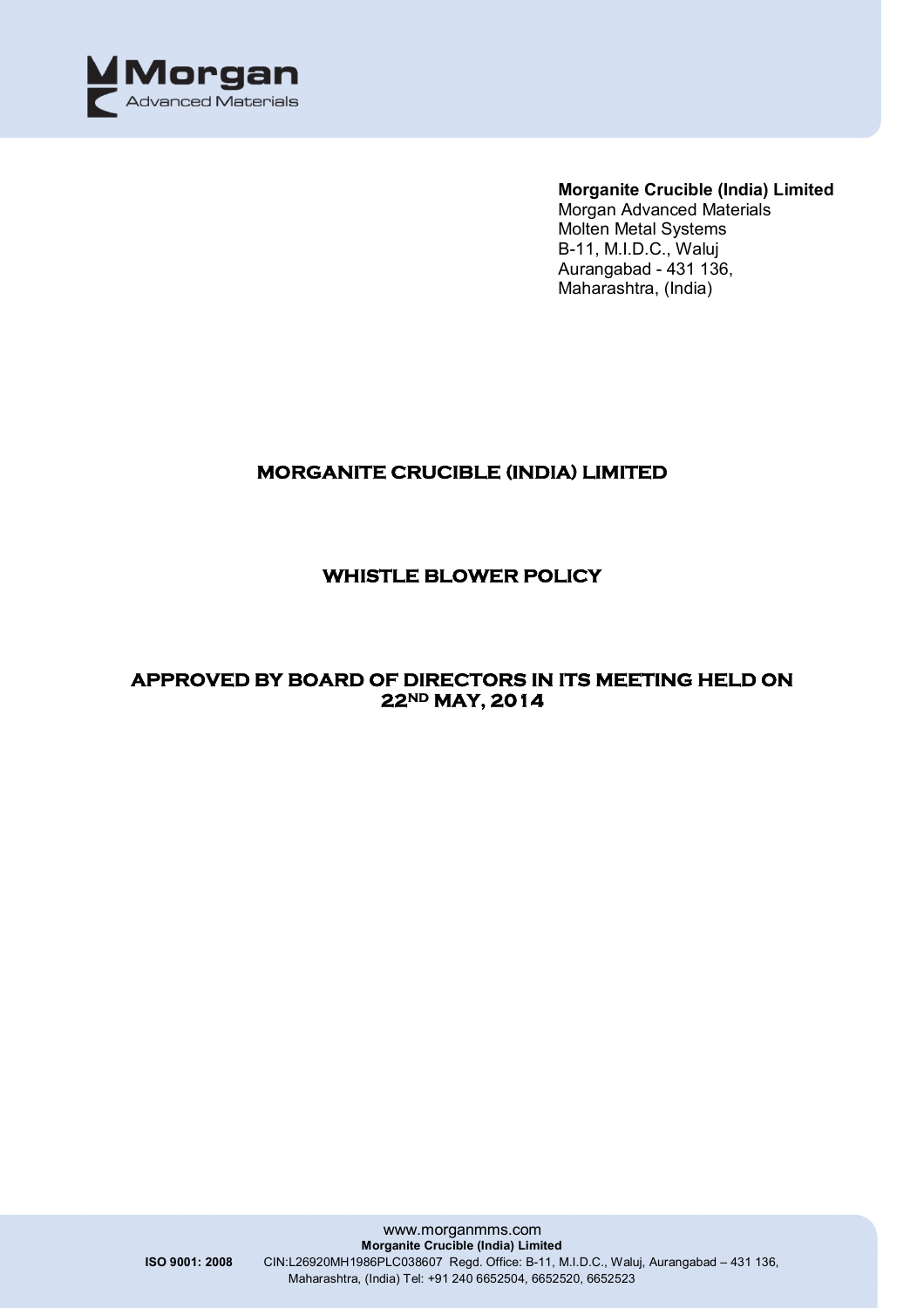

**Morganite Crucible (India) Limited** Morgan Advanced Materials Molten Metal Systems B-11, M.I.D.C., Waluj

Aurangabad - 431 136, Maharashtra, (India)

# **WHISTLE BLOWER POLICY**

### **PREFACE**

- a. The Morganite Crucible (India) Limited ("the Company") is always committed to undertake the business within an honest and ethical framework in order to maintain the trust and confidence of our customers, suppliers, business partners, investors, employees and the communities in which we work. Accordingly, this Whistle Blower Policy ("the Policy") has been formulated with a view to provide a mechanism for employees of the Company to raise concerns of any violations of legal or regulatory requirements, incorrect or misrepresentation of any financial statements and reports, etc.
- b. Clause 49 of the Listing Agreement between listed companies and the Stock Exchanges amended on April 17, 2014, *inter-alia*, provides a vigil mechanism for directors and employees to report concerns about unethical behaviour, actual or suspected fraud or violation of the Company's values or ethics policy.

### **POLICY STATEMENTS**

Each employee of the Company has a duty to act in an honest and ethical manner and in accordance with all applicable laws and regulations in their dealings on behalf of the Company and Morgan Group ("Morgan"). Employees should not seek competitive or other advantage through dishonest, corrupt, unlawful or anti-competitive business practices and should avoid situations where they could be compromised by a conflict of interest. Further guidance on areas covered by this Policy is as follows.

### **i. Compliance with Laws and Regulations**

Employees must:

- Comply with the laws and regulations applicable to the Company; and
- Understand and act in accordance with all Morgan policies, manuals and procedures.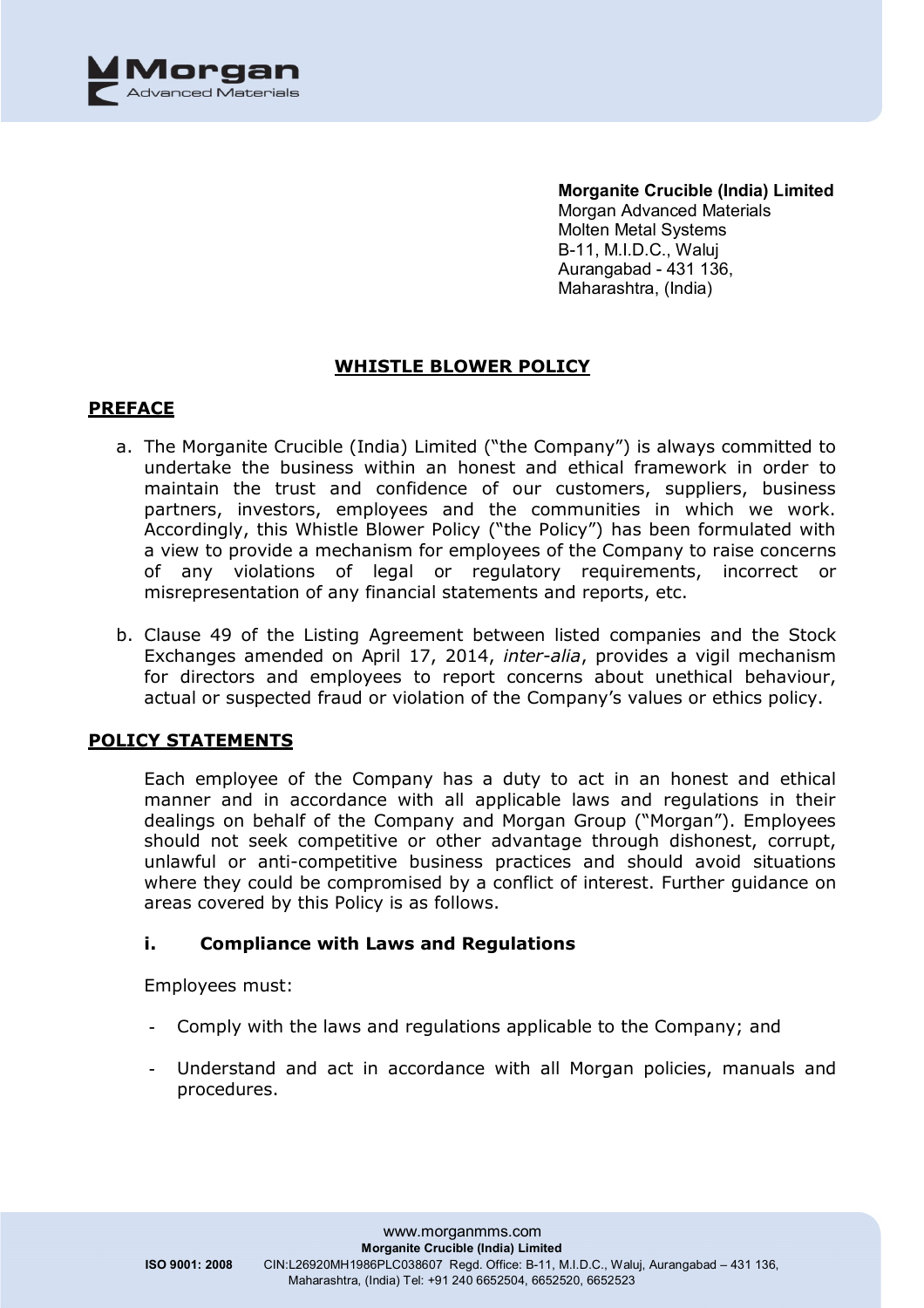

### **ii. Integrity in Business**

Deceit, dishonesty or corruption is not acceptable in any of Morgan's business dealings. Morgan employees must not, directly or indirectly:

- Offer, pay, demand or accept a bribe in cash or equivalent;

- Be involved in any situation where there is a financial inducement (including excessive gifts, entertainment, donations or sponsorship) to influence a business decision; or

- Allow or permit an agent or intermediary to undertake any such action.

### **iii. Conflicts of Interest**

No employee shall engage in personal activities or pursue financial or business interests which might give rise to, or give the appearance of, a conflict of interest between themselves and their role in the conduct of Group business. Examples of conflicts of interest include;

- Any ownership or other interest in a supplier, competitor or customer; or
- Any outside business interest or activity which detracts from an individual's ability to devote appropriate time and attention to his or her Group responsibilities.

An employee must notify his or her line manager of all potential or actual conflicts of interest.

### **iv. Integrity in Financial Reporting**

All financial reports and accounting records must accurately reflect the relevant facts and the true nature of the underlying transaction. Timely and accurate information must be provided to the Company's auditors.

### **v. Integrity in Public Reporting and Disclosure**

Morgan endeavours to ensure that its public communications and disclosures are accurate in all material respects. Employees must not knowingly misrepresent facts about Morgan to others and are required to ensure that, to the extent appropriate to their area of responsibility, they review properly, and analyse critically, proposed public and regulatory disclosures.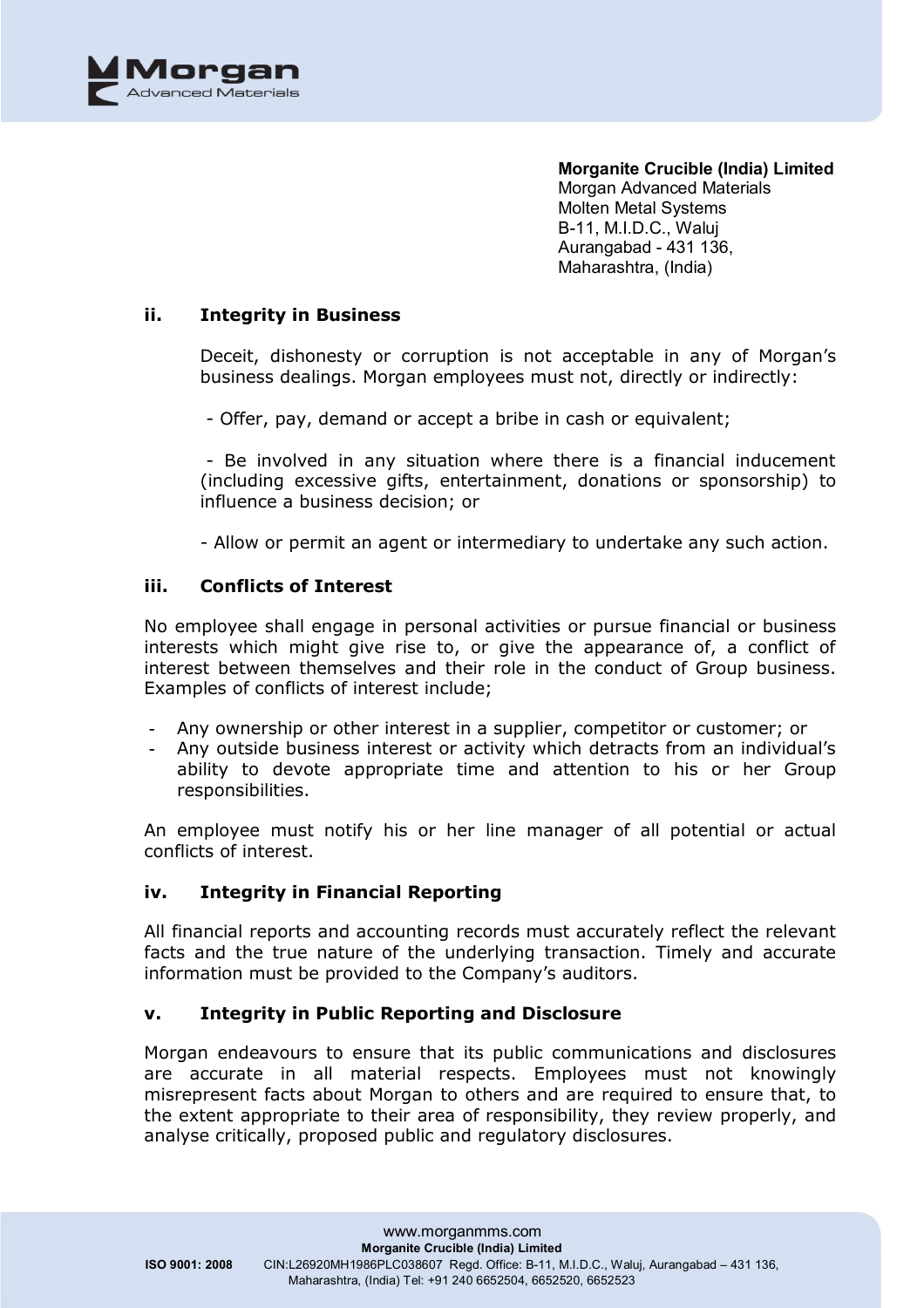

### **vi. Policy Implementation, Applicability & Enforcement**

- Morgan's commitment to this Policy is considered as fundamental to its business success and this Policy must be implemented by all Morgan operations worldwide. The Company has systems of training, monitoring and accountability in place in order to reinforce the implementation of this Policy.
- The Company will take such disciplinary action as it deems appropriate in enforcing this Policy, up to, and including, dismissal.

### **EXTERNAL/INTERNAL MONITORING & COMPLIANCE**

- Regulatory Authorities
- Internal Audit
- Annual self-certification requirements
- Ethics Hotline

### **EXCEPTION/NON-COMPLIANCE REPORTING**

Employees and others should report any actual or suspected exceptions or breaches of the Group's policies and ethical principles or serious inappropriate behaviour by using a local channel or by contacting the Ethics Hotline *via* email, [morganplc@expolink.co.uk,](mailto:morganplc@expolink.co.uk,) *via* the internet

[www.expolink.co.uk/whistleblowing-hotline/for-employees.htm](http://www.expolink.co.uk/whistleblowing-hotline/for-employees.htm) (Company code MORGAN C), or by phone on +44 1249 661 808 (alternative local free-phone numbers by country are available on the Group's intranet).

This is the Group's Ethics Hotline and managed through the Group's Ethics Hotline Policy.

### **GUIDING PRINCIPLES OF THE POLICY**

The Company shall ensure -

- i. That the person is not victimized for reporting of any actual or suspected breach of this policy.
- ii. That to take appropriate action including initiating disciplinary action on such person(s)
- iii. Complete confidentiality